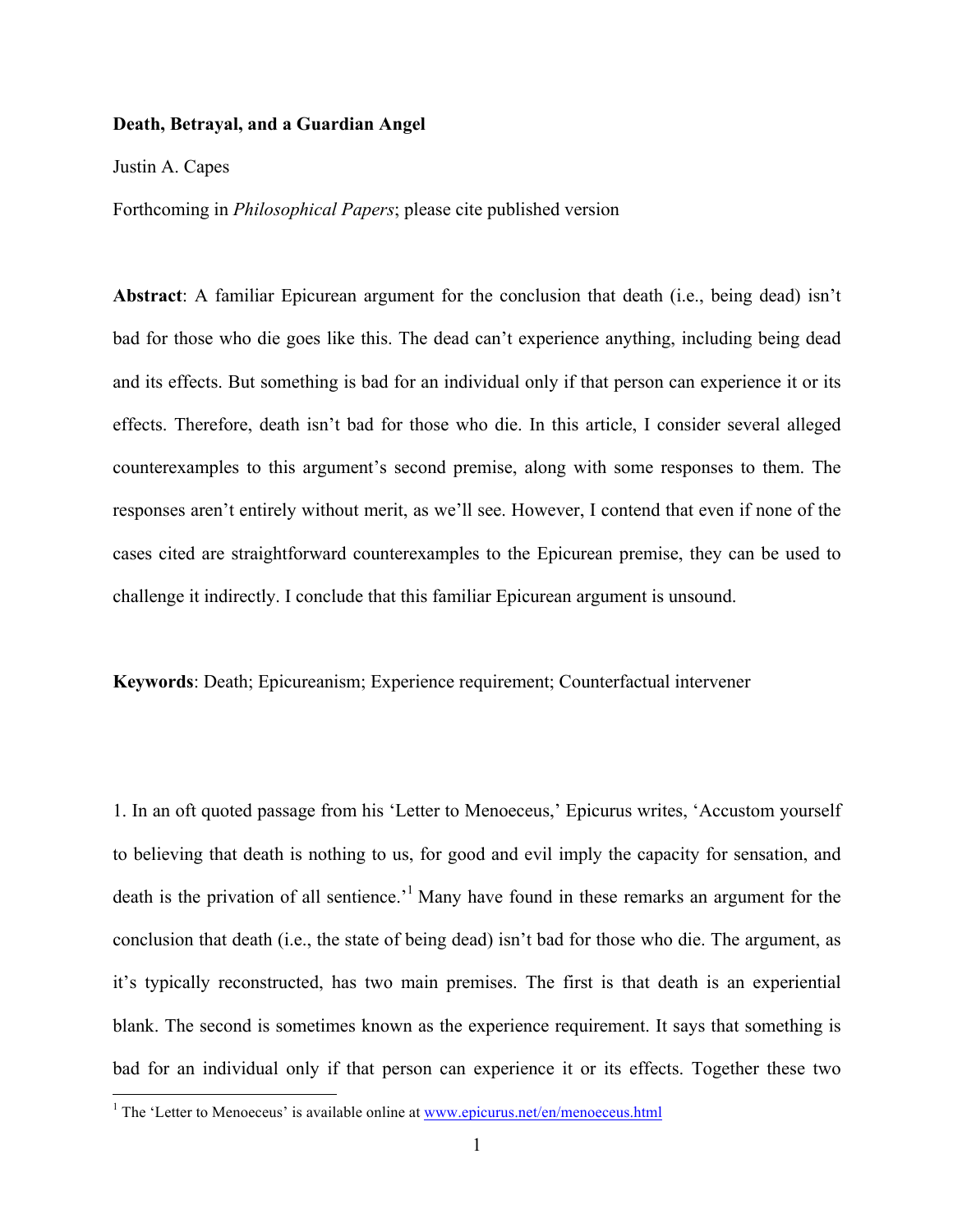premises entail that death isn't bad for those who die. For if death is an experiential blank, as Epicurus and his followers insist, then the dead can't experience anything, including being dead and its effects. But if the dead can't experience being dead or its effects, it follows from the experience requirement that being dead isn't bad for them.<sup>2</sup> Call this the experience argument.<sup>3</sup>

What to make of the argument? Those who believe in some sort of afterlife will no doubt object to its first premise, the claim that death is an experiential blank. But let's set objections of that sort aside and assume with Epicurus that 'death is the privation of all sentience.' That leaves premise two, the experience requirement. In what follows, I consider several alleged counterexamples to that principle, along with some responses to them. The responses aren't entirely without merit, as we'll see. However, I contend that even if none of the cases cited are straightforward counterexamples to the experience requirement, they can be used to challenge that principle indirectly. The upshot of the discussion is that the experience argument is unsound.

2. In the course of discussing the experience argument, Thomas Nagel (1979, p. 4) describes the case of a man—call him Alfonzo—who remains blissfully unaware that he is being 'betrayed by his friends, ridiculed behind his back, and despised by people who treat him politely to his face.' These events seem bad for Alfonzo even though he never discovers them. The lesson, according to Nagel, is that something can be bad for a person even if the person never experiences it.

Nagel's point is well taken, but it doesn't refute the experience argument. As Nagel's critics have been keen to point out, his conclusion is consistent with the experience requirement

 $2<sup>2</sup>$  A bit more precisely, the conclusion of the argument is that death is neither intrinsically nor instrumentally bad for the deceased. Thus, I take the experience requirement to imply that if a person can't experience something or its effects then that thing is neither intrinsically nor instrumentally bad for the person. The alleged counterexamples to that principle that I discuss below purport to be cases in which something is intrinsically bad for a person despite not having any impact on the person's experiences.<br><sup>3</sup> Recent proponents of this general line of reasoning include Rosenbaum 1986, Suits 2001, and Taylor 2012, among

others.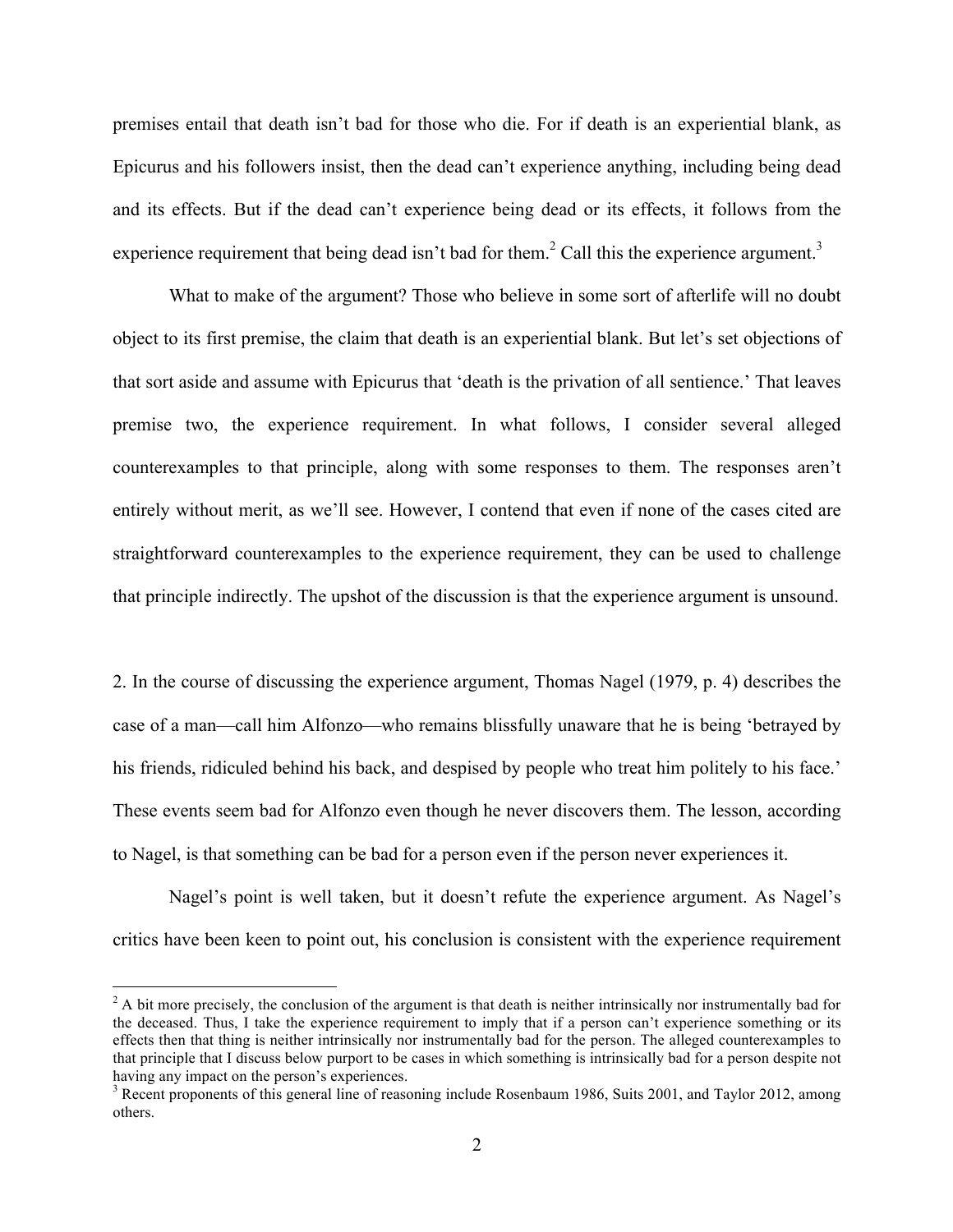on which the argument is based.4 To get a counterexample to that principle we would need a case in which something is bad for an individual even though the person *can't* experience the state or event in question or its effects. But Nagel's example, at least in its original form, doesn't fit the bill. While the betrayal and ridicule may be bad for Alfonzo, he presumably could have experienced these events and their effects, even though, as things actually happened, he didn't. It was presumably possible, for example, for him to somehow discover what was happening behind his back, and if he had made that discovery, he no doubt would have been upset by it. Nagel's example and the moral he draws from it are therefore consistent with the experience requirement.

It has been suggested, however, that while Nagel's original example may not quite turn the trick, a modified version of it does.<sup>5</sup> The modified example involves adding a 'counterfactual' intervener' to the story, something or someone that doesn't actually intervene in the course of events but would have if certain conditions had obtained. Cases involving counterfactual interveners are fixtures in the contemporary literature on free will and moral responsibility, where they have been used to challenge the principle of alternative possibilities, the claim that a person is morally responsible for what he did only if he could have done otherwise.<sup>6</sup> And it seems that such cases can also be used to augment Nagel's objection to the experience argument.

Consider, for instance, the following variation on Nagel's example. Everything is the same as in the original version of the story, except this time let's imagine that a guardian angel was standing by ready to prevent Alfonzo from discovering the ridicule and betrayal, if anything should happen that might uncover them. Had something of that sort happened, the angel would

<sup>&</sup>lt;sup>4</sup> See, e.g., Rosenbaum 1986, p. 221 and Silverstein 1980, pp. 414-415.<br><sup>5</sup> Fischer 1997. See also Fischer 2006. Both papers are reprinted in Fischer 2009.<br><sup>6</sup> Frankfurt (1969) was the first to use counterfactual interve defenders of his argument have constructed a variety of more elaborate 'Frankfurt-style' cases designed to overcome difficulties with Frankfurt's original example. For a good overview of the dialectic surrounding the Frankfurt-style cases, see the essays collected in Widerker and McKenna 2003.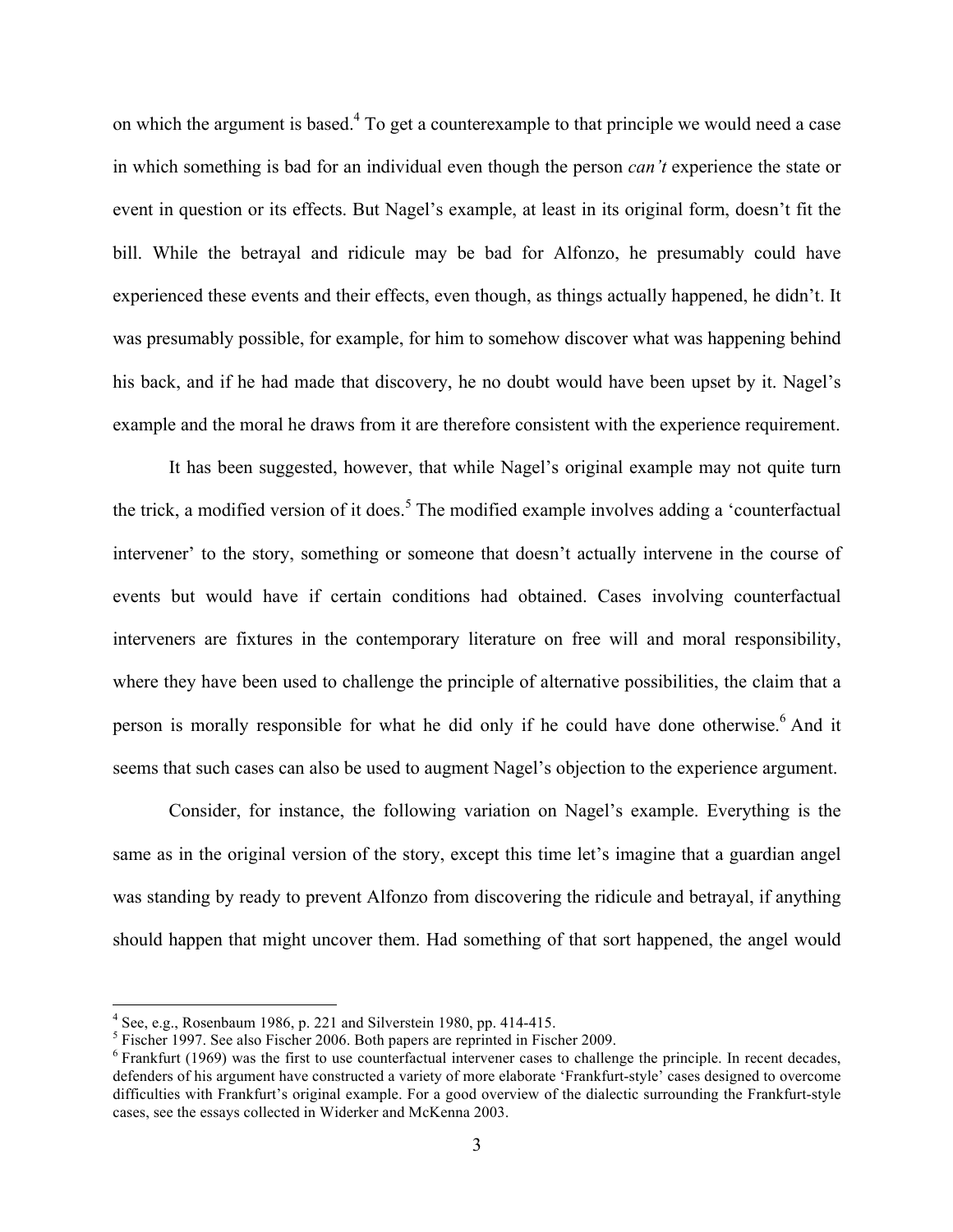have intervened and prevented Alfonzo from making the painful discovery. As it happens, though, no such event occurred, and so intervention on the angel's part proved to be unnecessary.

Here too many people have the intuition that the betrayal and ridicule are bad for Alfonzo. Moreover, it could be argued that if these events were bad for Alfonzo *sans* the guardian angel, as they undoubtedly were, they would be no less bad for him given the angel's presence. After all, the angel didn't alter the actual course of events. He is a mere counterfactual intervener. All he did was keep a watchful eye on the situation. Given this, some find it implausible to suppose that the betrayal and ridicule are bad for Alfonzo in the original version of the example but not in this modified version. Notice, though, that the angel's presence makes it physically impossible for Alfonzo to experience the betrayal. Here, then, we seem to have a genuine counterexample to the experience requirement, a case in which something is bad for a person even though the person can't experience the state or event in question or its effects.<sup>7</sup>

Defenders of the experience requirement might respond to this objection by insisting that, appearances to the contrary, the betrayal and ridicule aren't bad for Alfonzo in this modified case. Those events don't cause him to have any unpleasant experiences, and, given the presence, power, and intentions of his guardian angel, there is no risk of Alfonzo having any bad experiences as a result of them. And that, it could be argued, is the key difference between this modified version of the story and the original version presented by Nagel. In the original version, there was at least some, presumably non-trivial, risk that Alfonzo would discover the betrayal and ridicule and be upset by them, and it could be argued that something is bad for a person if it

<sup>&</sup>lt;sup>7</sup> Fischer (1997, pp. 345-346) advances this sort of argument. Fischer regards the betraval in this case as intrinsically bad, as do I, which seems to require rejecting hedonism. Some worry that we shouldn't have to reject hedonism in order to respond to the Epicurean argument. See Bradley 2012, for example. While I agree that it might be desirable to have a response to the experience argument that even hedonists could accept, the question presently at issue is whether the sort of objection Fischer advances is correct. If it is, and if it requires rejecting hedonism, so much the worse for hedonism, I say.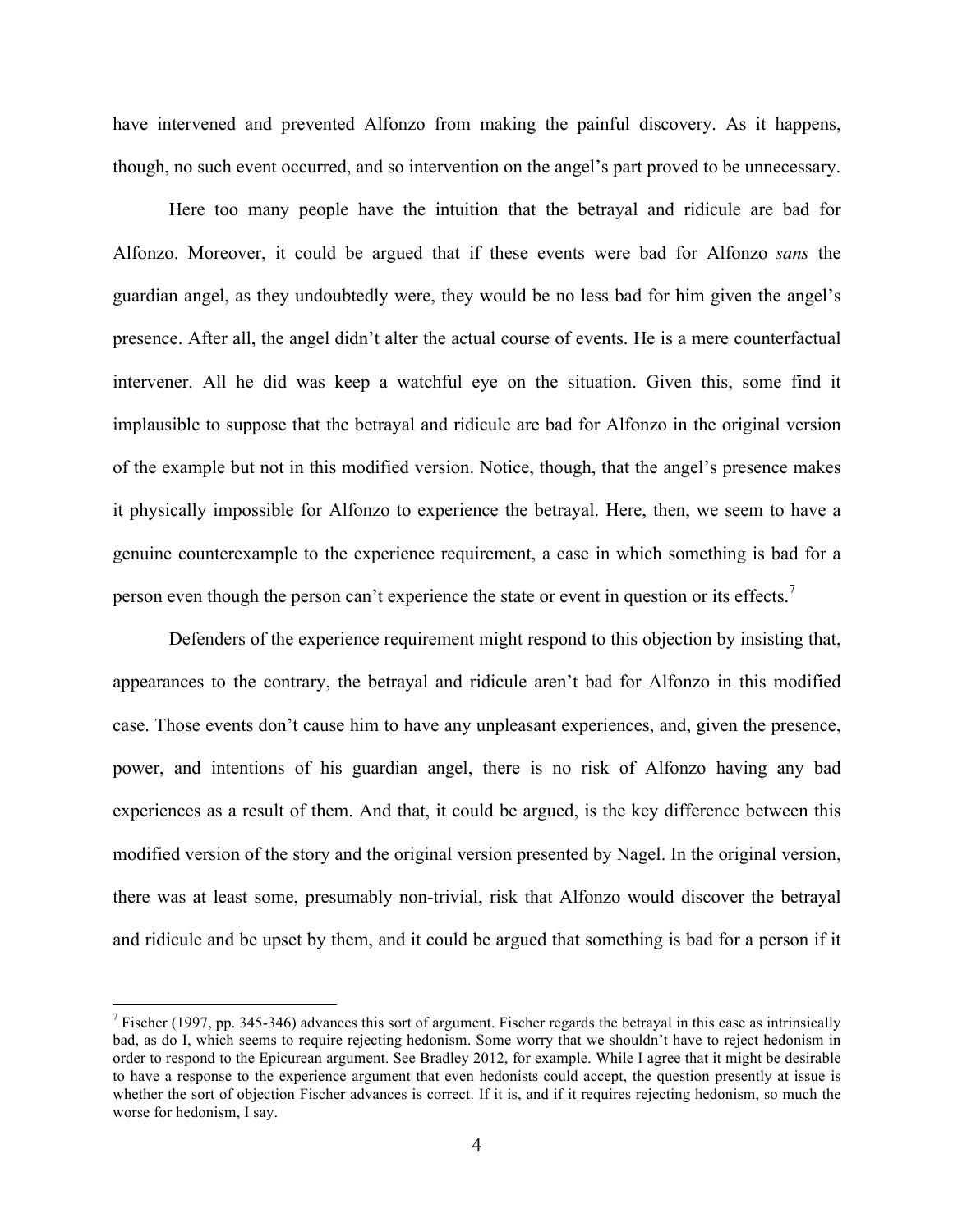creates a non-trivial risk of upsetting the person. But in the modified case, no such risk exists. How, then, is the fact that Alfonzo is 'betrayed by his friends, ridiculed behind his back, and despised by people who treat him politely to his face' supposed to be bad for him in that case?<sup>8</sup> This is an important question, which I'll address in due course. For now, though, I'll simply rely on the intuitive judgment that the betrayal and ridicule are indeed bad for Alfonzo, even though, given the presence of his guardian angel, he can't be experientially affected by them.

The modified version of Nagel's example seems to show that something can be bad for a person even if it's impossible, given the circumstances, for the person to experience it. I consider the implications of this for the experience argument shortly. But first it's worth noting that the same point can be illustrated using examples that don't involve a counterfactual intervener.<sup>9</sup>

Here's a case in point. Barney's wife is on an island vacation, and the island she is visiting is so remote and isolated that it would take several days for any news from it to reach London where Barney resides. At noon on Saturday Barney's wife is unfaithful to him, but he never learns of her infidelity, for, as it turns out, he was destined to have a fatal heart attack later that afternoon, long before news of his wife's indiscretions could possibly reach him.<sup>10</sup>

Here we seem to have another case in which something is bad for a person, despite the fact that it's impossible, given the circumstances, for the person to experience it. Because of his wife's remote location at the time of her infidelity, together with the fact that he was destined to have a fatal heart attack later that afternoon, it was physically impossible for Barney to learn of his wife's betrayal. However, it certainly seems that her betrayal is bad for him nonetheless.

<sup>&</sup>lt;sup>8</sup> See Suits 2007, p. 77 and 2012, p. 227-228 for a response along these lines.<br><sup>9</sup> This is important given some people's aversion to unrealistic thought experiments like the one involving the guardian angel. Suits (2001, p. 76), for example, regards the counterfactual intervener version of Nagel's example as 'a quite fanciful—no, a desperate—attempt to bolster the example.' I lack Suit's scruples about the use of fanciful examples, and certainly don't see anything desperate about the case. But for those who share his worries, it's instructive to note that the same points made by those examples can be made using slightly more mundane cases.

 $10$  For similar examples, see Fischer 1997, p. 352 and 2014, p. 137, and McMahan 1988, p. 34.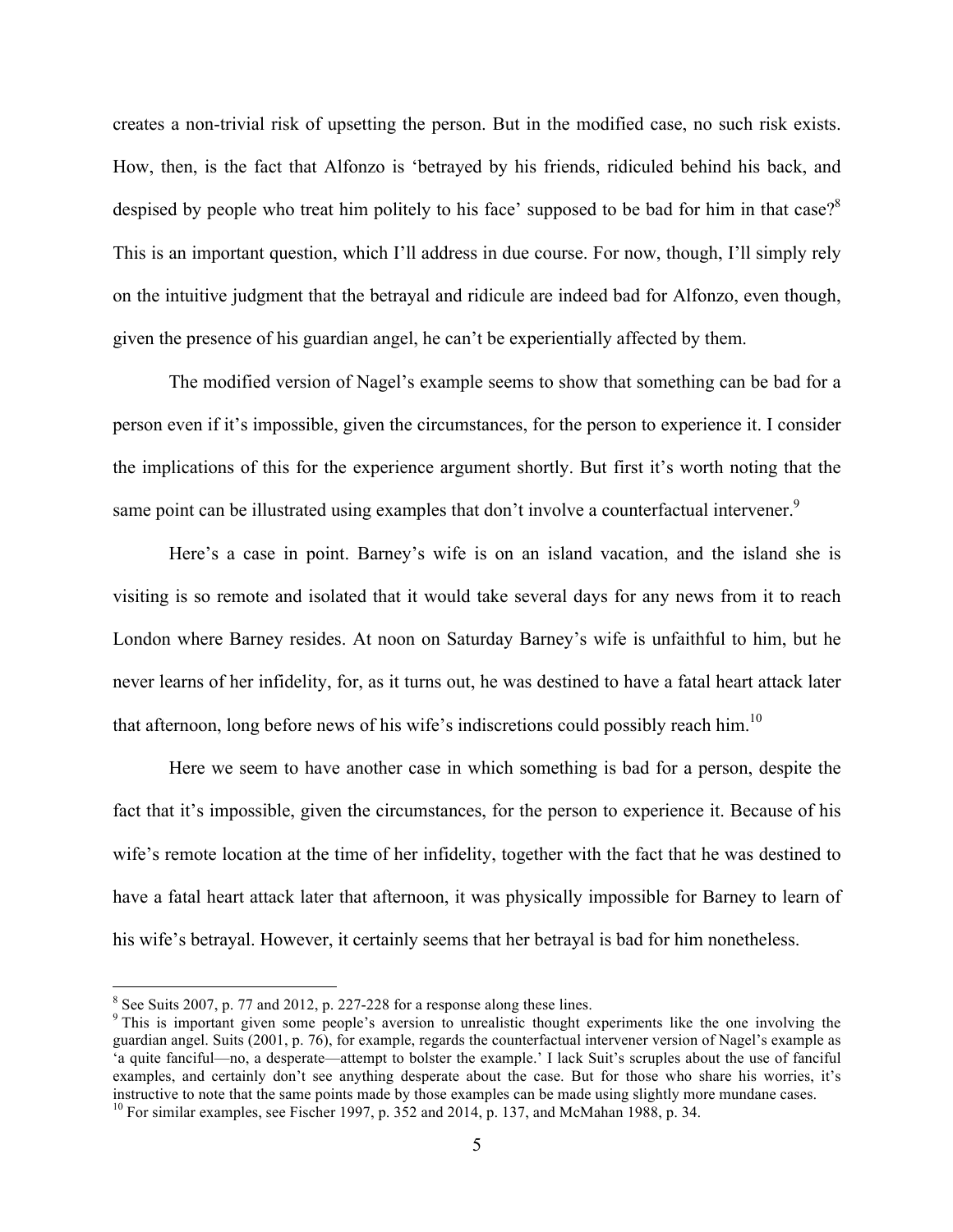Both the modified version of Nagel's example and the preceding story provide us with scenarios in which someone is shielded from experiencing certain events that nevertheless seem bad for the person. In the modified version of Nagel's example, Alfonzo's guardian angel prevents him from discovering that his friends have betrayed him and that people ridicule him behind his back. A confluence of unfortunate circumstances likewise prevents Barney from discovering his wife's infidelity. In both cases, though, it seems that the relevant events are bad for the individual, the impossibility of the person being experientially affected by them notwithstanding. Such cases might therefore seem to put the lie to the experience requirement and to the Epicurean argument based on it. But as I'll now argue, matters aren't quite that simple.

3. The modified Nagalian response undoubtedly makes an important contribution to the discussion of the experience argument. As it stands, however, the response is incomplete at best, for there is an initially plausible reading of the experience requirement on which the argument hinges to which the sorts of cases discussed thus far aren't straightforward counterexamples. That reading can, moreover, be used as the basis for a variation of the experience argument.

The modified Nagalian response understands the 'can' at issue in the experience requirement as indicating some sort of possibility—what John Fischer (1997, p. 347) calls 'narrow possibility.' Narrow possibility is, very roughly, the sort of possibility we invoke in everyday discourse when we say things like, 'it's not possible for us to get there on time in this traffic.' When we say things like this, we aren't saying that some event (an on-time arrival, e.g.) is strictly or metaphysically impossible. Our claim, rather, is that the event isn't possible in the narrower sense that its occurrence is precluded by our actual circumstances. Proponents of the modified Nagalian response like Fischer contend that it's this narrower sort of possibility that's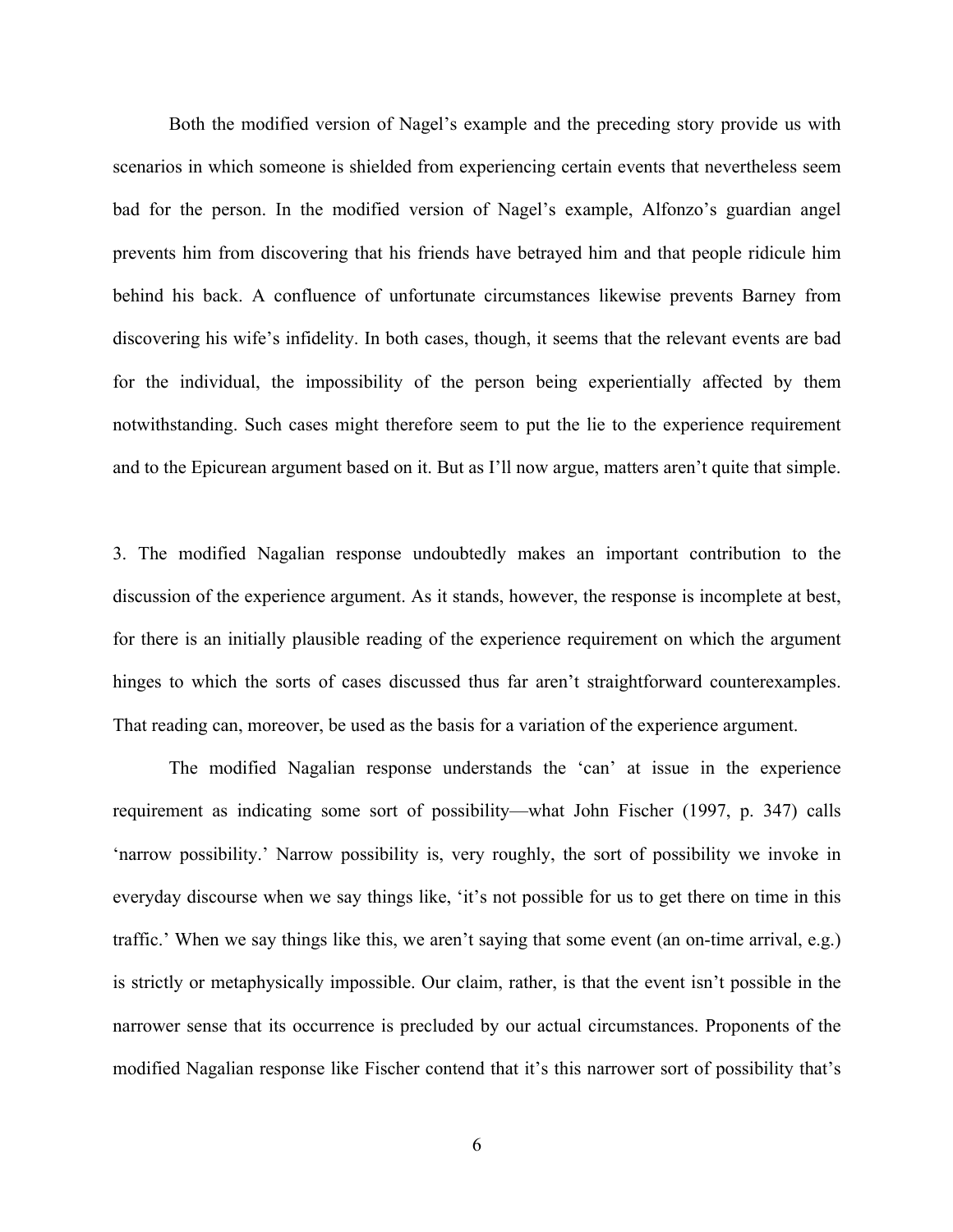at issue in the experience requirement. They then argue, persuasively I think, that something can be bad for a person even if it isn't possible, in this narrow sense, for the person to experience it.

There is, however, a different way of reading the experience requirement that proponents of the (modified) Nagalian response have yet to consider, one that can be used as the basis for an initially compelling version of the experience argument. The reading I have in mind treats the 'can' at issue as indicating a basic ability or capacity to be experientially affected by certain types of events, an ability or capacity that can be present even if circumstances preclude or mask its manifestation. Understood in this way, the experience requirement says that something is bad for an individual only if that person is *capable* of experiencing it or its effects.<sup>11</sup> Call this the capability reading of the experience requirement.

The capability reading, together with the claim that the dead are permanently incapable of having any experiences, yields the conclusion that death isn't bad for them. For if the dead are incapable and can never again become capable of experiencing anything, then they will never be capable of experiencing being dead or its effects. And, if the dead will never be capable of experiencing death, it follows from the capability reading that death isn't bad for them.

There is reason to suppose that this version of the experience argument is what at least some of Epicurus's followers had in mind all along. This becomes clear when we examine the sorts of considerations they typically invoke to motivate the experience requirement on which the argument hinges. Consider, for instance, an example proffered by Stephen Rosenbaum (1986, p. 219). Rosenbaum invites us to consider the case of a deaf man who attends an egregiously bad

 $11$  The principle should be qualified so that the person need not be capable at the time the bad event occurs of being experientially affected by that event at that time. Otherwise, the principle would be vulnerable to obvious counterexamples. If Alfonzo's friends betray him while he's in a comma, this might still be a misfortune for him, according to this reading of the experience requirement, even though he isn't capable at the time of being experientially affected at that time by the their betrayal. It's enough to satisfy the requirement that there be some relevant time at which Alfonzo is capable of being experientially affected by his friends' bad behavior.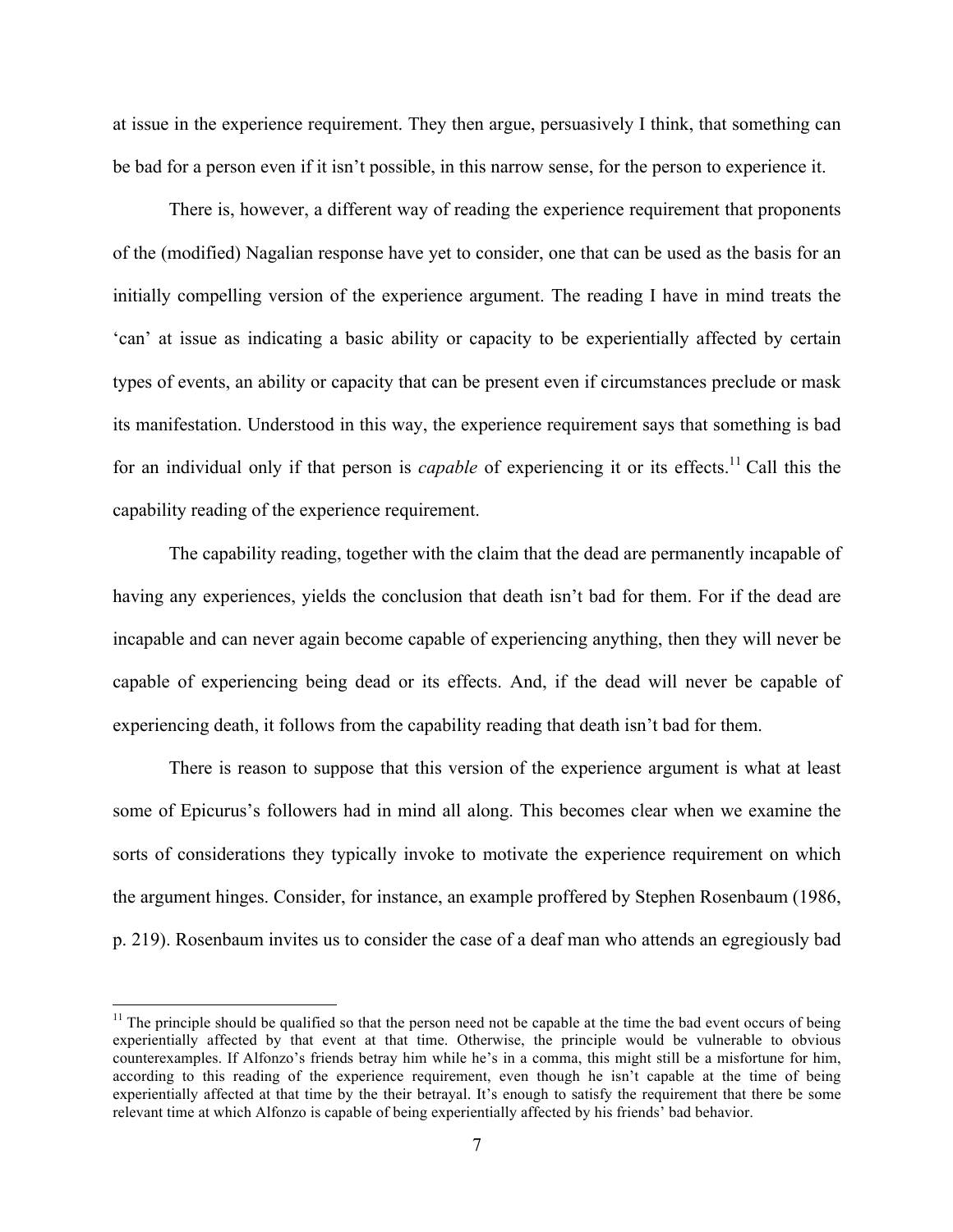performance of a Mozart symphony. We may assume that what makes the performance so terrible is its sound. Rosenbaum contends that, barring any extraordinary assumptions, the terrible performance isn't bad for the deaf man and that the most plausible explanation of this fact is that the deaf man isn't *capable* of experiencing the awful cacophony.<sup>12</sup>

It's also worth noting that the capability reading of the experience requirement finds support in Epicurus himself. Recall the passage from the Letter to Menoeceus with which we began: 'Accustom yourself to believing that death is nothing to us, for good and evil imply *the capacity* for sensation, and death is the privation of all sentience' (emphasis added). Notice that Epicurus's claim in this passage isn't that we have to experience something or its effects in order for it to be a misfortune for us, but rather that we must be capable of experiencing it.

So we have some reason to think that the experience requirement is to be understood as the claim that something is bad for a person only if the person is capable of experiencing it or its effects. On this reading, if a person is incapable of experiencing something, as in Rosenbaum's example of the deaf concert attendee, then that thing isn't bad for the person. Notice, though, that when the experience requirement is understood in this way, neither the modified version of Nagel's example nor the case of the hapless Barney are obvious counterexamples to it.

Consider, first, the counterfactual intervener version of Nagel's betrayal case. The presence of the guardian angel makes it impossible for Alfonzo to find out about the betrayal. However, the angel's presence does nothing to alter Alfonzo's capacity for experiencing betrayals or their effects. Alfonzo is no less capable of experiencing betrayal and all the pain and

<sup>&</sup>lt;sup>12</sup> It's doubtful that the best explanation of why the performance isn't bad for the deaf man is the fact that the man is incapable of experiencing it. This explanation fails to explain why the performance wouldn't be bad for a person whose hearing is fine but whose ears were covered by a guardian angel to prevent him from hearing the awful cacophony. Nor would it explain why the performance wouldn't be bad for someone who decided to go to a movie instead of the symphony. Thanks to an anonymous referee for pointing this out to me.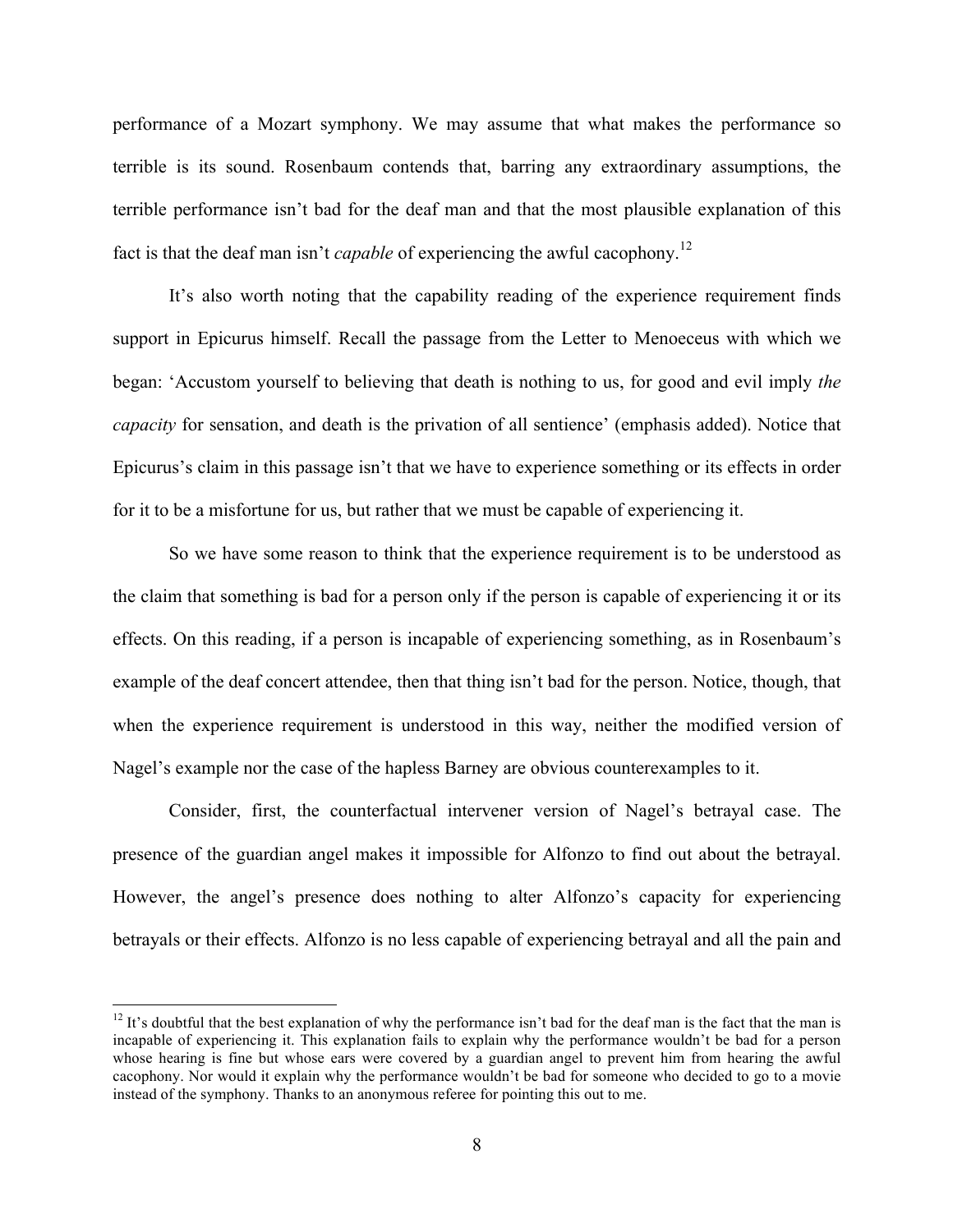heartache it can cause than he would be *sans* his guardian angel. This is because having the capacity to do or experience something is plausibly a matter of having certain intrinsic properties. Because the circumstances that make it impossible for Alfonzo to experience the betrayal (viz., the presence, power, and intentions of his guardian angel) don't alter his intrinsic features, they don't alter his capacity to experience the relevant events either. So, while it was impossible, given the circumstances, for Alfonzo to experience his friends' betrayal, he nevertheless remained capable of experiencing it. The claim that the betrayal was a misfortune for Alfonzo is therefore consistent with the capability reading of the experience requirement.

Similar remarks apply to the story about Barney. His wife's remote location makes it impossible for him to discover in time that she has been unfaithful to him. However, it does nothing to alter Barney's capacity to experience betrayal or its effects. Prior to his untimely demise, Barney was no less capable of experiencing a betrayal and all the pain and heartache it can cause than he would have been had he caught his wife in the act. So, while it was impossible in the circumstances for Barney to discover his wife's adulterous behavior, he was nevertheless capable of experiencing betrayal and its effects. The claim that the wife's betrayal was bad for Barney is therefore consistent with the capability reading of the experience requirement.

Here's a slightly different way of putting the point, one that appeals to the similarities between capacities and dispositional properties such as fragility. The capacity for having certain experiences, like the disposition of, say, a fragile glass to shatter when dropped, can be masked by conditions that prevent its manifestation. The guardian angel, for example, masks Alfonzo's capacity to experience the betrayal and secret ridicule in much the same way that careful packaging can mask a glass's disposition to shatter when dropped. But just as the packaging may prevent the glass from shattering without making it any less fragile, so too the guardian angel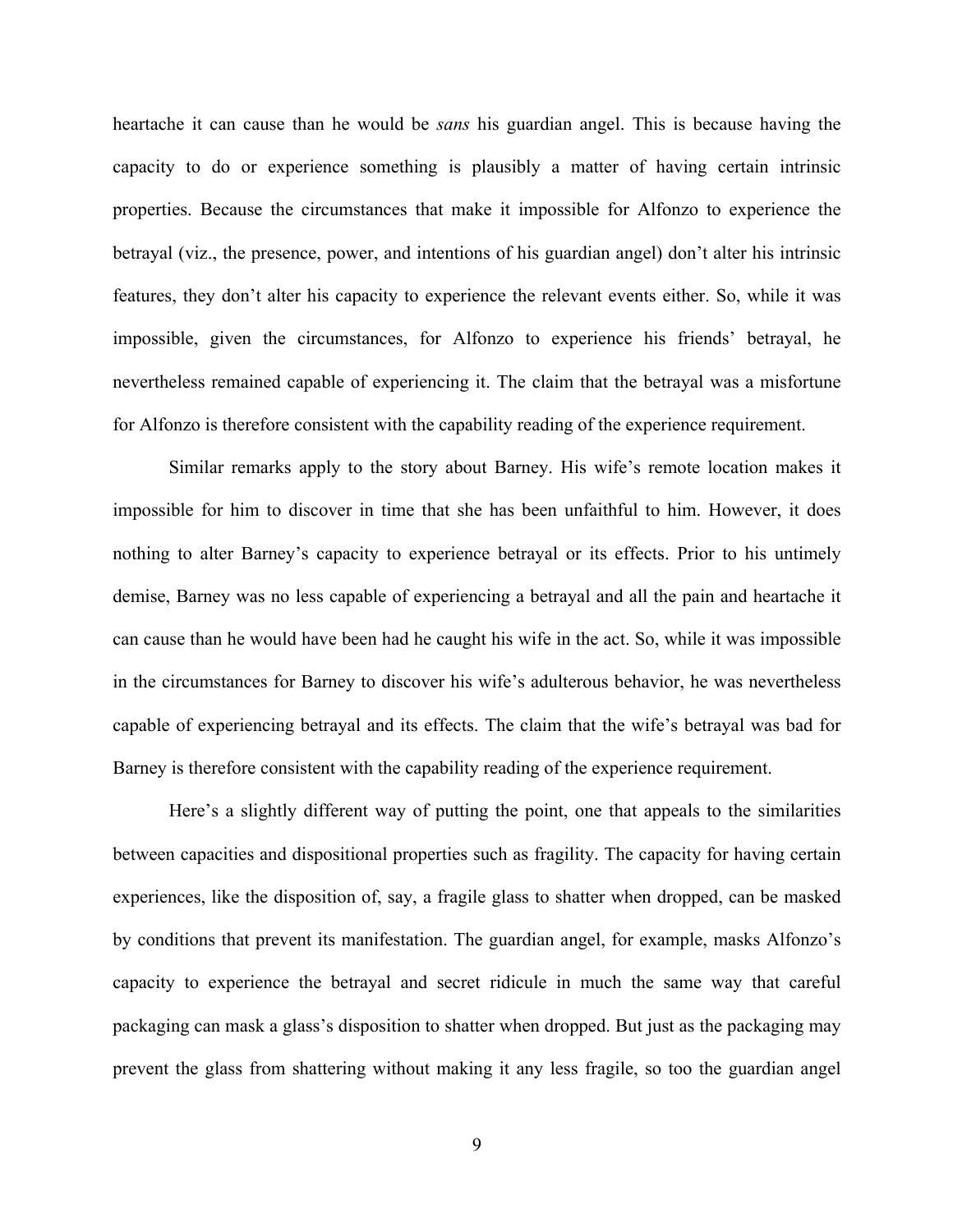prevents Alfonzo from experiencing the ridicule and betrayal without rendering him any less capable of being experientially affected by events of that type. The angel, like the packaging, masks without eliminating the relevant capacity. Alfonzo remains capable of experiencing betrayals, even though his actual circumstances don't allow for the manifestation of that capacity. Here again the same point could be made, mutatis mutandis, about Barney.<sup>13</sup>

In each of the examples we've considered thus far, the individual retains the capacity to experience the relevant misfortune, even though in some of the cases this capacity is masked. These examples therefore don't provide us with cases in which something is bad for a person despite the fact that the person isn't capable of experiencing that thing or its effects, and so aren't straightforward counterexamples to the capability reading of the experience requirement. That reading, moreover, is said to find intuitive support in reflection on cases like the one involving the deaf concert attendee, and, as we've seen, can be used to formulate an initially compelling version of the experience argument for the conclusion that death is never bad for those who die.

4. Where does this leave us? It might be tempting to conclude that the examples we've been considering don't provide the materials for a compelling challenge to the experience argument. But, as I'll now argue, this temptation should be resisted. Although none of the examples are straightforward counterexamples to the capability reading of the experience requirement on which the argument turns, they can be used to cast doubt on that principle in other ways.

Return to Rosenbaum's case of the deaf man who attends the dreadful performance of a Mozart symphony. Given our assumption that the performance is terrible solely because of its

 $13$  Fara (2008) offers a parallel response to counterfactual intervener cases used in the free will literature. He argues that the counterfactual intervener in those cases also acts as a mask. The agent, he contends, retains the ability to do otherwise; it's just that this ability is masked by the presence of the counterfactual intervener, who is poised to intervene and prevent the agent from exercising that ability.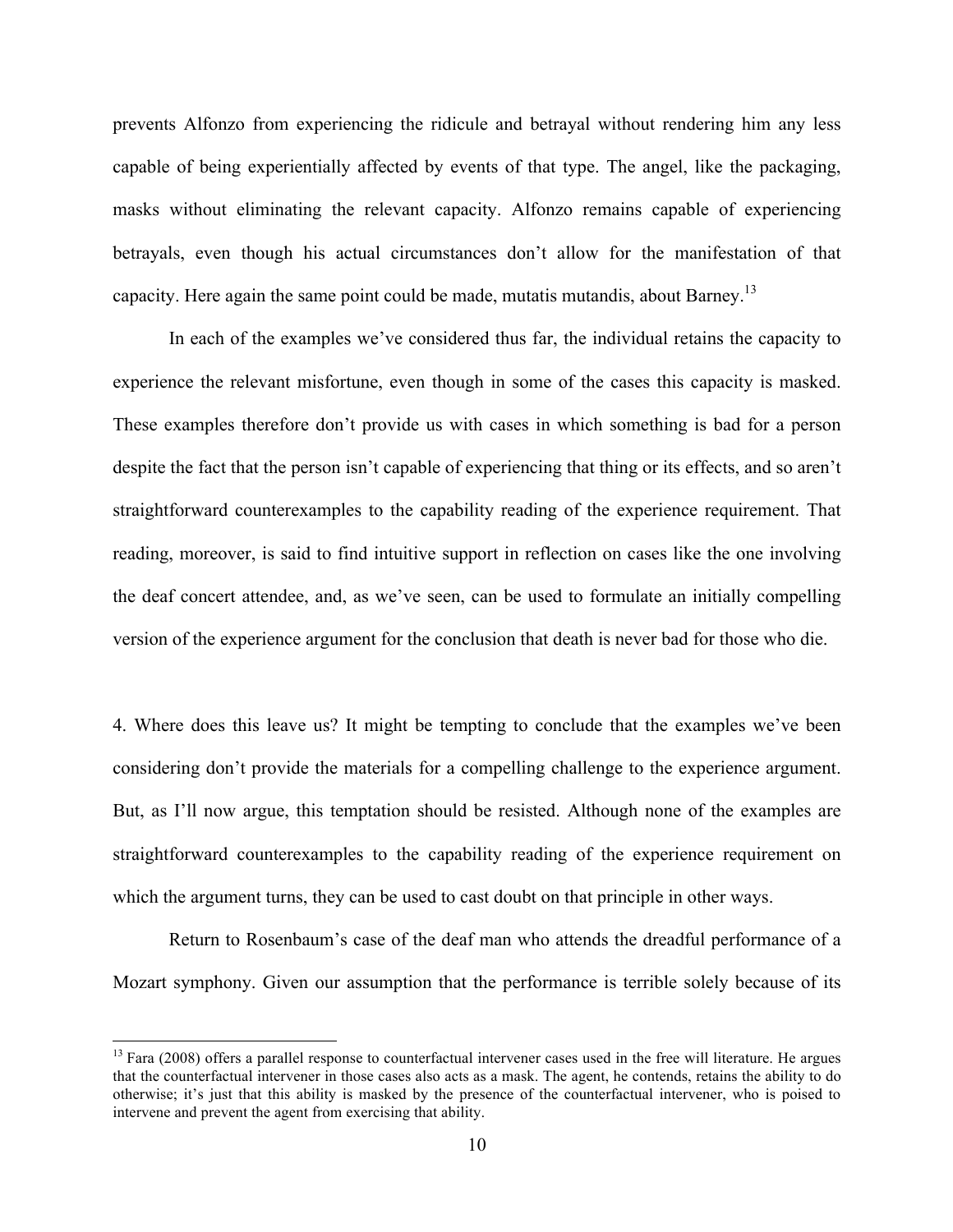sound, we might think that, other things being equal, the performance isn't bad for the deaf man, and that this is so precisely because he isn't capable of having the relevant auditory experiences. Cases like this can therefore seem to support the capability reading of the experience requirement. On closer inspection, however, it isn't at all clear that they support the principle.

As Fischer (1997, p. 349) observes, cases like this concern events that, by their very nature, could only be bad for a person in virtue of their sensory effects. It's thus quite plausible that, in a case like this, the event in question would indeed be bad for someone only if the person were capable of having the relevant sensory experiences. If the badness of that event for an individual is solely a matter of its causing the person to have certain unpleasant sensory experiences, then since a person has those experiences only if he is capable of having them, it makes perfect sense that the event would be bad for an individual only if that individual were capable of having the relevant experiences. But, as Fischer goes on to point out, these sorts of cases may involve only a proper subset of personal misfortunes. There may be other cases in which an event is bad for someone not because (or not only because) of its tendency to cause the person to have bad experiences, but because of its impact on other aspects of the person's life.

Consider, for instance, the betrayal cases we've been discussing. That Alfonzo's friends betray him is bad for him. However, the badness for Alfonzo of that state of affairs isn't exhausted by the fact that its discovery is liable to upset him, for it still seems bad for him even if, owing to the presence of his guardian angel, there is no chance of his having any unpleasant experiences as a result of it. Similar remarks can be made about Barney. That his wife was unfaithful to him certainly seems bad for him. However, the badness for Barney of his wife's betrayal has nothing to do with the possibility that he might discover what she did and be upset by it, for it was impossible, given the circumstances, for him to make that discovery. In neither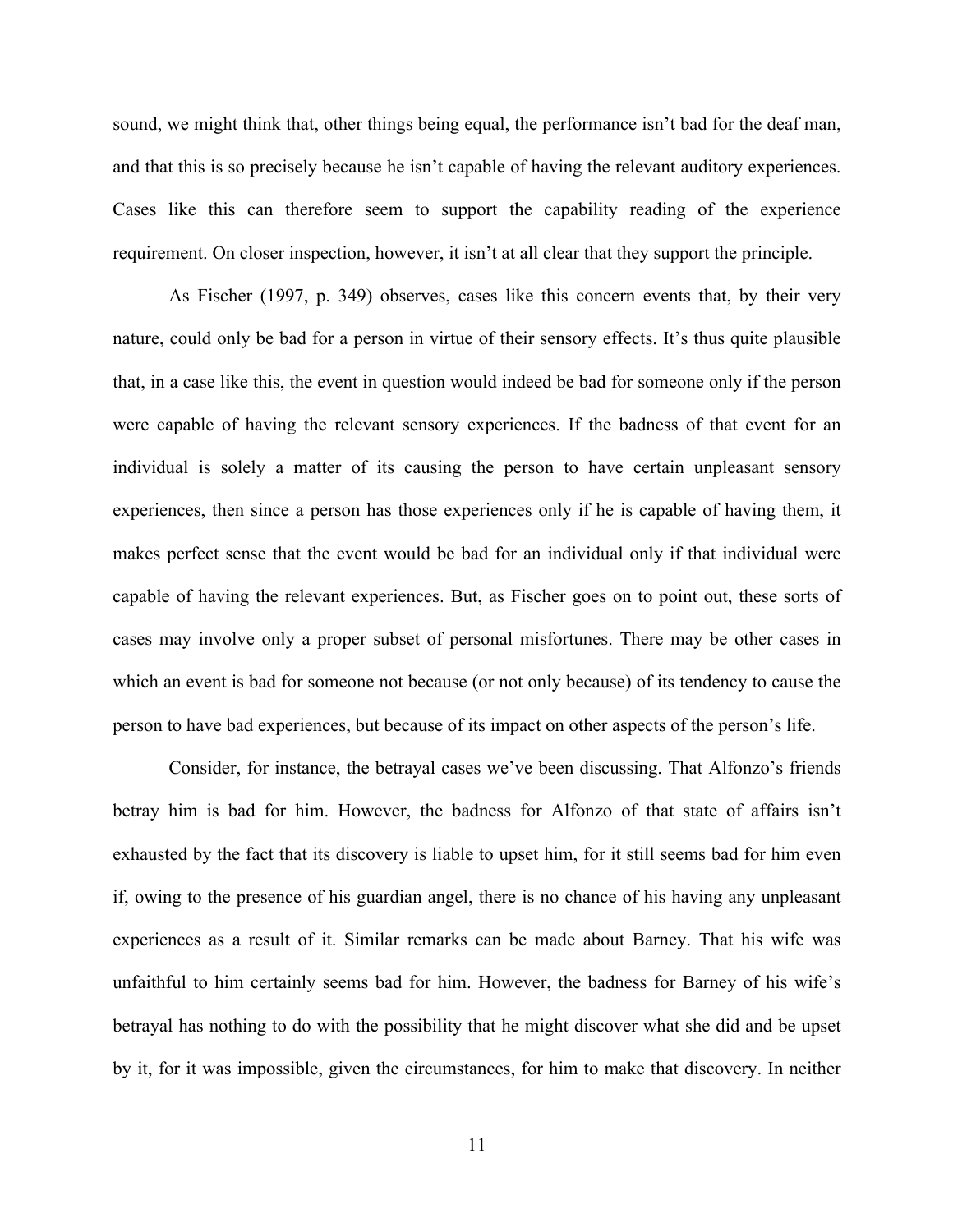case, then, can the badness of the betrayal for the victim be grounded in its tendency to cause the victim pain. But if the badness of the betrayal for the victim isn't grounded even in part in its tendency to upset the victim, it's implausible to suppose that the victim would nevertheless have to be capable of experiencing the betrayal or its effects in order for it to be bad for him.

Before elaborating on this point, we need to take a closer look at why being betrayed might be bad for someone if not the fact that it upsets or is liable to upset the person. I raised this issue earlier when introducing the modified version of Nagel's betrayal case, and it's time now to give the issue more careful attention. So far I've been relying on the intuitive judgment that being betrayed and ridiculed can be bad for someone even if the person is prevented from having any unpleasant experiences as a result. However, we need to determine whether this intuition can be given an adequate theoretical basis. Without a plausible explanation of why such events might be bad for a person even if it's impossible in the circumstances for the person to be experientially affected by them, the examples we've been discussing will remain suggestive at best.

So, what's so bad about being betrayed or ridiculed behind your back, especially if it's impossible for you to have any unpleasant experiences as a result? No doubt a number of answers are possible. Here I'll briefly mention three, all of which have some plausibility.

The first is due to Stephen Hetherington (2001) and focuses on the impact betrayals can have on beliefs the truth of which is important to you. According to Hetherington, being betrayed is bad for you because it makes you less cognitively successful in areas in which you presumably want to be successful. It creates a discrepancy between how you perceive the world and the way the world really is, which is bad for you insofar as you care about accurately perceiving certainly aspects of realty. You presumably believe, for example, that your friends are loyal to you, and you care very much about whether this belief of yours is true. But if your friends betray you, they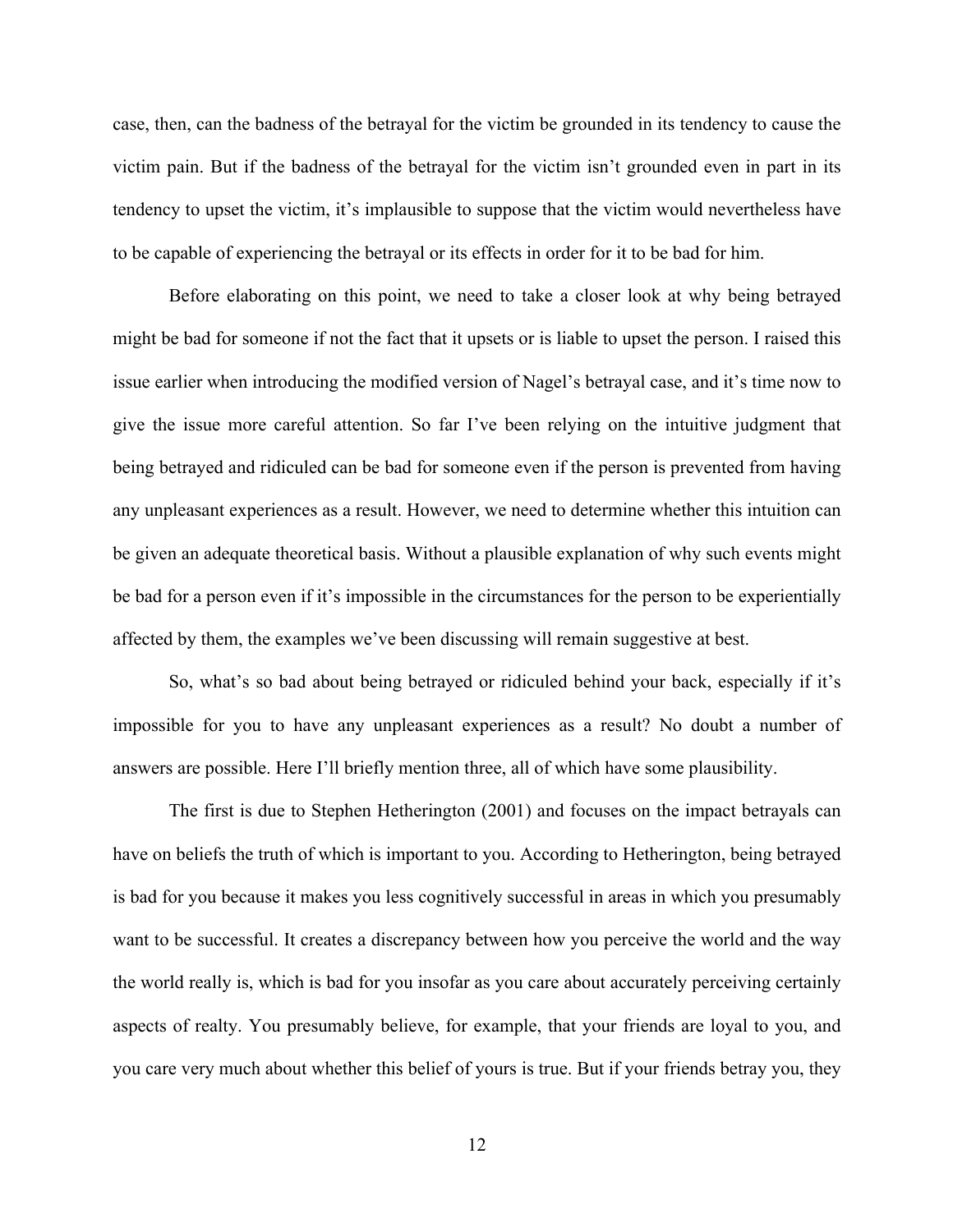render that personally important belief of yours false. And this, Hetherington plausibly contends, is bad for you, even if you can't experience any of the bad consequences of the betrayal, because it makes you 'that much less cognitively successful as a person than you would wish to be. You are—by now being mistaken about something that matters to you—that much "out of step" with the world, notably with some parts of the world that matter to you' (2001, pp. 351-352).

Fischer (2014, pp. 143-146) sketches a second account of why being betrayed and secretly ridiculed is bad for an individual. Central to it is the idea that we have interests in not being betrayed and in not having our reputations besmirched. Fischer contends that our being ridiculed and betrayed constitutes a setback to these interests, and thus is bad for us, regardless of whether we're aware of the setback. To illustrate the point, Fischer considers a case in which your students gather regularly to say all sorts of nasty things about you, and in which 'there is a suitably placed counterfactual intervener whose presence renders it impossible for you to find out about these gatherings.' Fischer believes 'that you are harmed by the verbal attacks, even though you do not and cannot experience anything unpleasant as a result of them.' Moreover, the harm needn't consist in discordance between your beliefs and reality, since you may have no beliefs about whether your students think highly of you. Fischer suggests that the harm consists instead in the wrongful setback to your interest in having a good reputation  $(2014, p. 144)$ .<sup>14</sup>

A third account, which can perhaps be viewed as building on Fischer's suggestion that we have an interest in not being betrayed by those we care about, an interest which can't be reduced to our interest in not being emotionally upset, focuses on the impact that betrayals, whether experienced or not, have on our relationships. When our friends betray us, they damage the relationship we have with them. This is because some measure of loyalty is essential to genuine friendship. To the extent that a person betrays us, that person isn't being a good friend,

<sup>&</sup>lt;sup>14</sup> Lamont (1998, p. 205) makes a similar point in terms of preference-fulfillment rather than interests.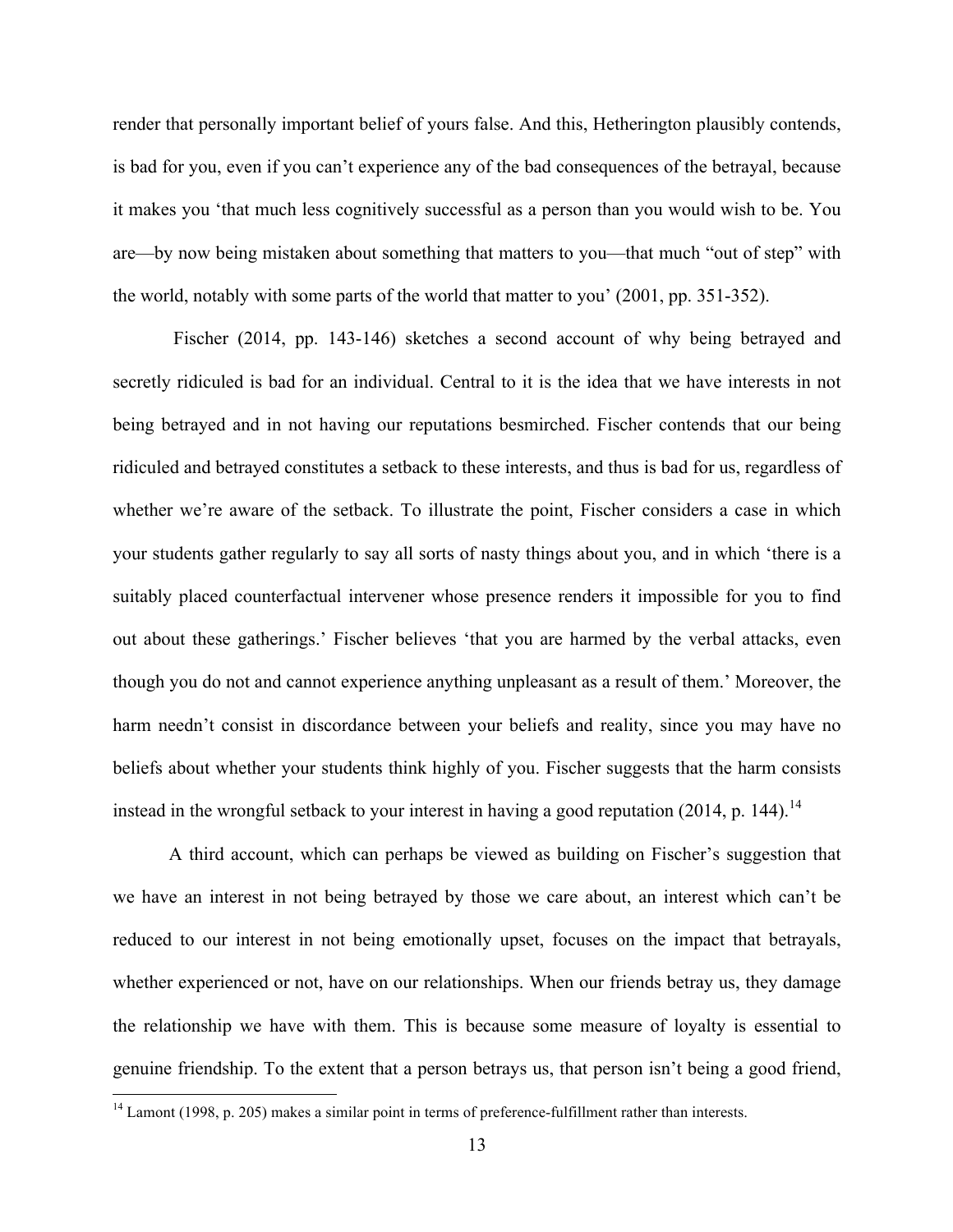and someone who constantly betrays us is at best only pretending to be our friend. Our friendships, moreover, are typically very important to us. It matters to us, in particular, that our friendships are genuine and thus that our friends display some measure of loyalty to us. When our friends betray us, this is bad for us, I suggest, in part because it damages a relationship that's important to us. Here again the harm needn't consist solely in a discrepancy between our beliefs and reality. We might have serious doubts about a friend's loyalty on occasion, in which case the betrayal, if it occurs, won't be a misfortune for us in virtue of falsifying any personally important beliefs. Rather, the misfortune will consist in the damage done to an important relationship.

These three accounts of why being betrayed might be bad for you independently of whether you can be experientially affected by the betrayal lend substance to Nagel's observation that 'the discovery of betrayal makes us unhappy because it is bad to betrayed—not that betrayal is bad because its discovery makes us unhappy' (1979, p. 5). When we discover that we've been betrayed, this is upsetting in part because we realize that relationships we care about have been damaged, that they don't have the character we hoped they had and want them to have, and that beliefs about those relationships, beliefs we very much want to be true, are false. ('How could she have destroyed what we had?' Barney might have lamented, had he learned of his wife's infidelity. 'I feel like such a dupe, such a fool!') But if we didn't regard the damage to these relationships or our mistaken beliefs about them as in any way bad for us, it's unlikely that discovering a betrayal would be as upsetting as it is. And, if the damage to these relationships or our mistaken beliefs about them weren't bad for us, it certainly wouldn't be appropriate for us to be so upset by the discovery that things weren't as we had supposed them to be.

These accounts also confirm that the sorts of cases we've been discussing are indeed counterexamples to the possibility reading of the experience requirement, according to which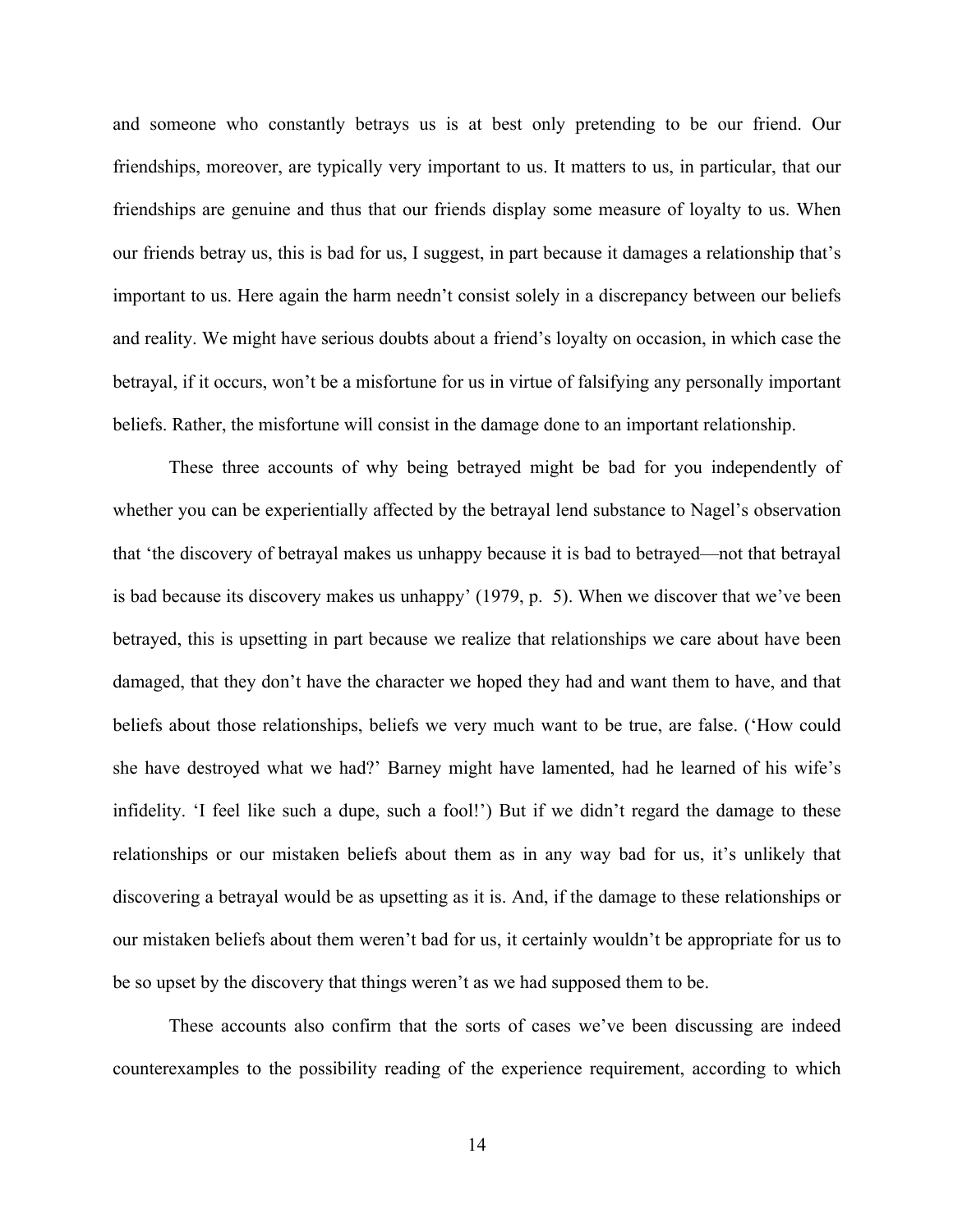something is bad for a person only if it's possible in the circumstances for the person to experience it or its effects. Take Alfonzo again. It's bad for him that his friends betray him in part because their betrayal damages relationships he cares about and renders him mistaken about something that matters to him. This is so, it seems, despite the fact that it was impossible, given the presence of his guardian angel, for Alfonzo to experience the betrayal or its effects.

Now, if an event can be bad for a person even if it's impossible in the circumstances for the person to experience it or its effects, why must the person still be capable of experiencing the event in order for it to be bad for him, as the capability reading insists? Having the capacity to experience a certain state or event *x* may be necessary for having the narrow possibility of experiencing *x*. If a person isn't capable and will never become capable of experiencing *x*, then it isn't possible, in the narrow sense identified by Fischer, for the person to experience *x*. So, if having the narrow possibility of experiencing *x* were required for *x* to be a misfortune for you, it would make perfect sense why having the capacity to experience *x* would also be required, given that having the capacity to experience something is necessary for having the narrow possibility of experiencing it. But, as we've seen, having the narrow possibility of experiencing an event isn't necessary for that event to be a misfortune for you. A state or event can be bad for you even if it was impossible in the circumstances for you to experience it. Why, then, should it matter whether you remain capable of experiencing the event? Arguably, it doesn't.

If the fact that *p* isn't part of what makes some event bad for you, it's implausible to suppose that *p* is nevertheless required for that event to be bad for you. For this reason, it's not enough for defenders of the capability reading to point out that, in the betrayal cases we've been discussing, the featured individual retains the capacity to experience betrayal and its effects. They must also show that that capacity is an essential part of what makes the betrayal bad for the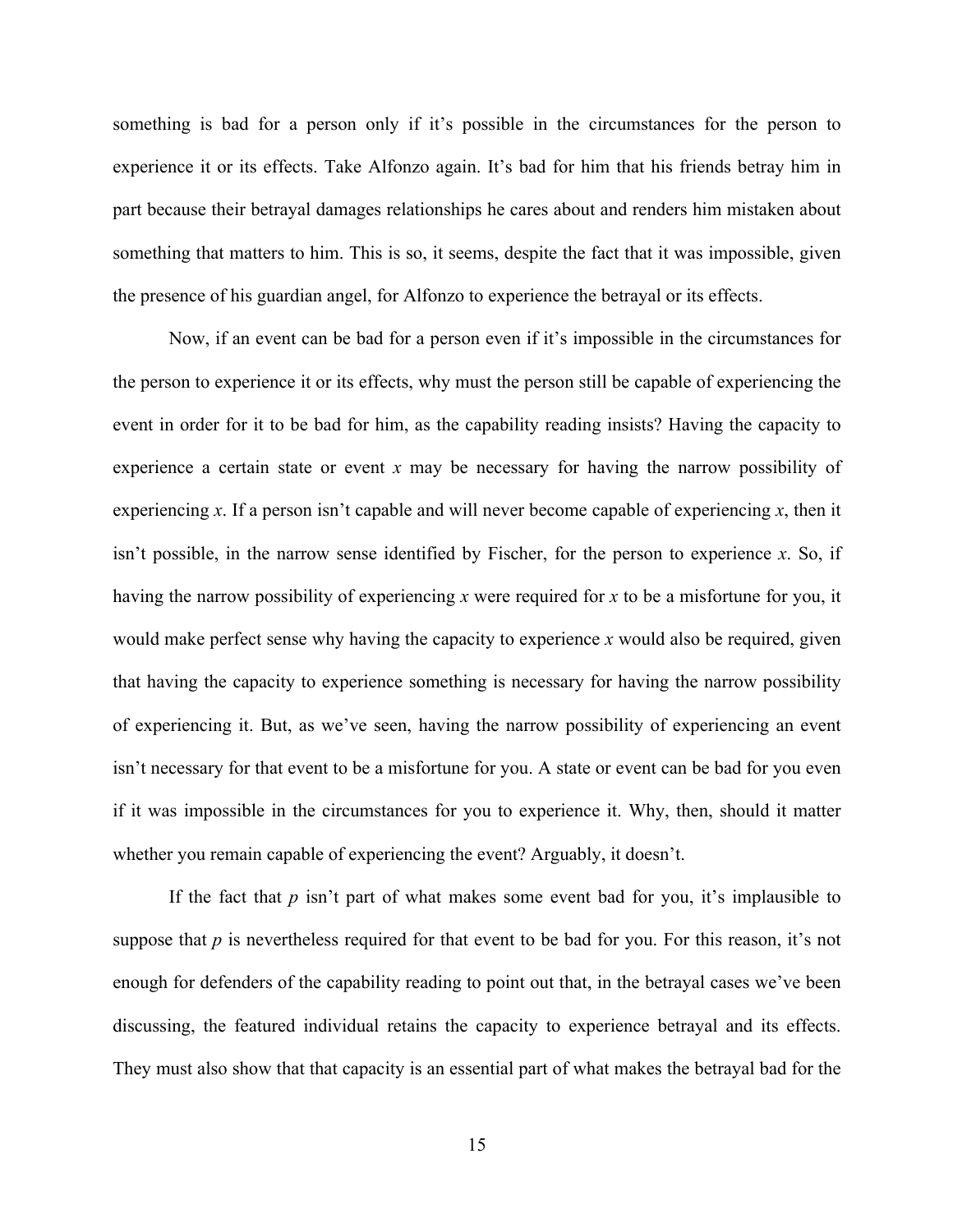person. But the capacity to experience a betrayal or its effects isn't an essential part of what makes betrayal bad for a person. What makes the betrayal bad for the person in these cases isn't a matter of its tendency to upset the person, and so would seem to have nothing to do with whether the person retains the capacity to be upset by it. Instead, the badness of the betrayal is a function of its effects on other aspects of the person's life (e.g., his beliefs and relationships). It's therefore implausible to suppose that having the capacity to experience a betrayal or its effects is required for the betrayal to be bad for the victim, for, as reflection on these cases indicates, that capacity isn't an essential part of what makes a betrayal bad for the victim.<sup>15</sup>

I conclude that, initial appearances to the contrary, the capability reading doesn't express a plausible requirement for an event to be bad for an individual and, accordingly, that any argument relying on that principle, the experience argument included, is unsound.<sup>16</sup>

5. Some critics of the Epicurean experience argument have sought to challenge the experience requirement on which that argument hinges by presenting us with cases in which an event is bad for a certain individual even though there's an important sense in which the individual can't experience the relevant event or its effects. I've argued that these examples can indeed be used to

 $15$  This objection to the capability reading is structurally similar to an objection of Fischer's (1994) to the idea that being morally responsible for what you've done requires having alternative possibilities. Following Frankfurt (1969), several authors have adduced cases in which the agent is said to be morally responsible for what he did even though, owing to the presence of a counterfactual intervener, he couldn't have done anything different. Fischer acknowledges that there may be residual alternative possibilities in these cases. However, he goes on to argue that these alternatives are mere flickers of freedom and so can't help ground the agent's responsibility. It's not in virtue of the fact that the agent had these alternatives, Fischer argues, that the agent is responsible for what he did. But, as Fischer then points out, if the residual alternatives don't help ground the agent's responsibility, it's implausible to suppose that they are required for it. Fischer concludes that alternative possibilities aren't required for responsibility.<br><sup>16</sup> The response to the experience argument defended here suggests that a state or event can be (

a person even if it has no impact on the person's experiences. (See note 7 above.) However, the response is consistent with the view that our own death is bad for us (if it is) only because of the impact it has on our experiences (e.g., because it deprives us of valuable experiences). For discussion of related issues, see the exchange between Bradley 2012 and Fischer 2012.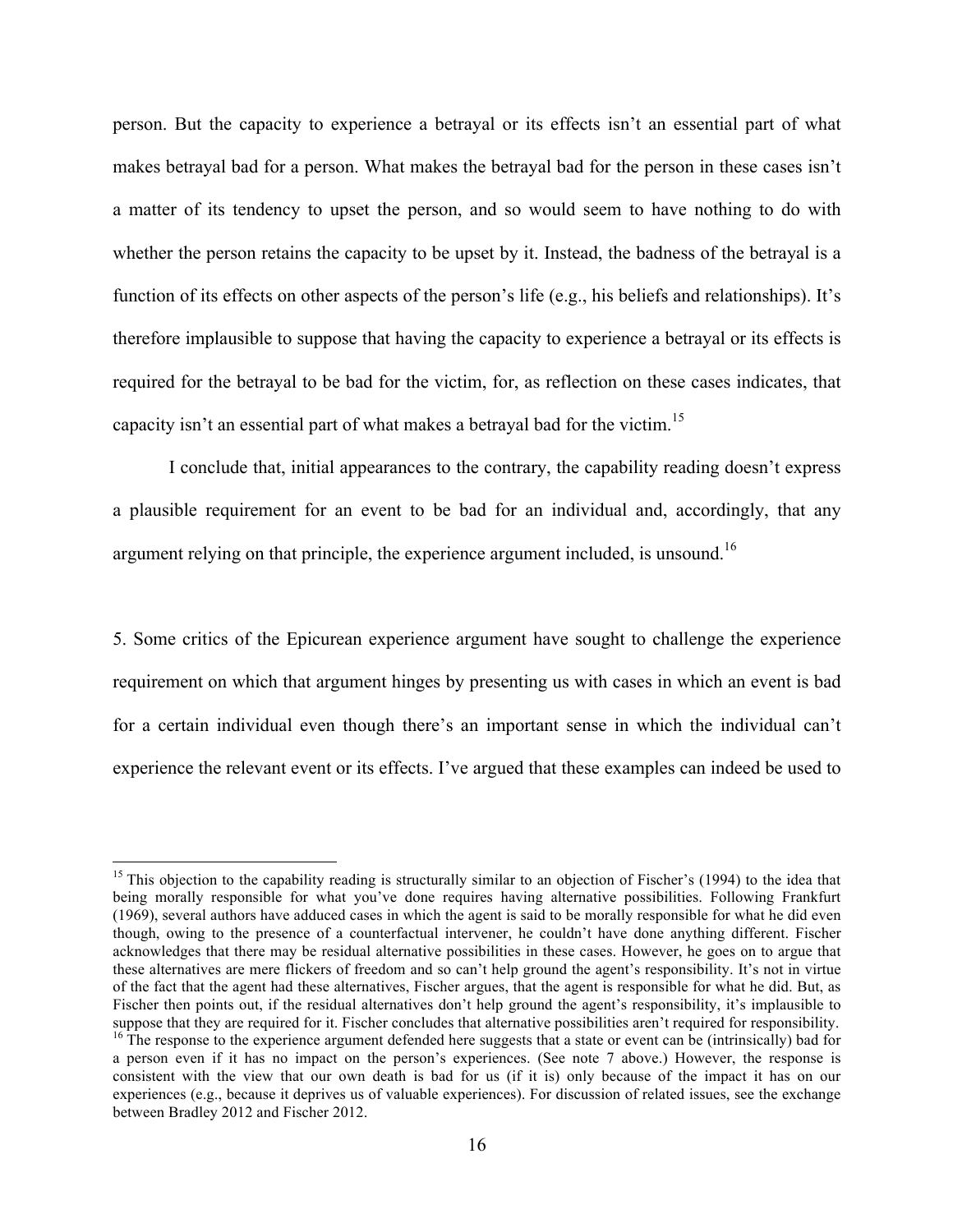challenge the experience requirement, though not in the straightforward ways originally envisioned by their proponents. I'd like to conclude by addressing one final issue.

Epicureans might concede that reflection on the various betrayal cases reveals the experience requirement to be implausible. However, they might go on to argue that this fact can't be used to vindicate the further conclusion that death is bad for those who die, owing to crucial differences between those cases and the case of death. For instance, it's sometimes pointed out that all the examples we've considered involve a subject who continues to exist, whereas the dead have ceased to exist and thus, one might think, can no longer suffer any misfortunes.<sup>17</sup> Others have argued that the reasons why an undiscoverable betrayal is bad for the victim in these cases can't be used to show that, or to explain why, death is bad for those who die. Death, for instance, doesn't falsify any of our personally important beliefs in the way that being betrayed often does.<sup>18</sup> The upshot: none of our examples establish that death is bad for those who die.

There are two things to say about this argument. First, it's worth pointing out that while death certainly doesn't falsify any of our personally important beliefs and thus can't be bad for us in precisely the same ways that an undiscovered betrayal can be, the examples we've considered may nevertheless point us to ways in which death might be bad for us. As we've seen, it's plausible that there is more than one aspect of a betrayal that can make it bad for the victim.<sup>19</sup> I suggested that one thing that makes it bad to be betrayed is that the betrayal damages a relationship that's important to us. Now, while death doesn't damage our relationships in precisely the same way, it arguably does have a negative impact on them—it puts an end to them, permanently. Indeed, one thing many people find troubling about the prospect of death is

<sup>&</sup>lt;sup>17</sup> See, e.g., Nussbaum 1994, pp. 205-206 and 2013, pp. 28-29; 31-32.<br><sup>18</sup> See, e.g., Hetherington 2001.<br><sup>19</sup> Compare with Fischer 2014, pp. 143-144.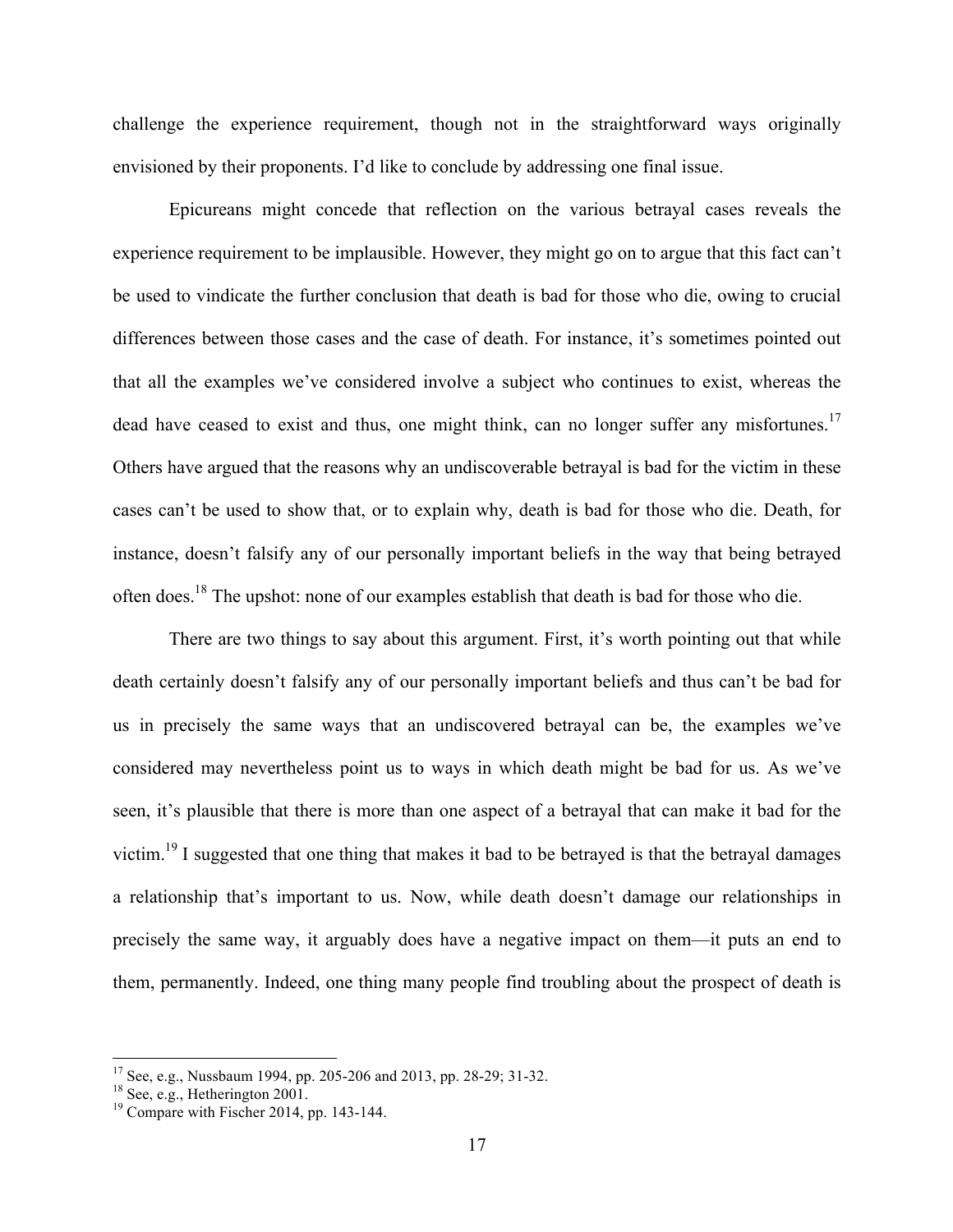that it permanently separates them from everyone they care about, and it could be argued that this is at least part of what can make death bad for us.<sup>20</sup>

Of course, the 'loss' of our relationships we suffer upon dying won't sadden us once we're dead, given the assumption that the dead can't have any experiences. But that's neither here nor there. Doubtless it would provide little solace to a loving husband standing by his wife's deathbed were he to learn that, upon his wife's demise, he'll magically be spared any of the emotional suffering he would normally experience as a result of her passing. It's presumably the loss of his wife, and not the attendant emotional suffering, that he regards as his primary misfortune. Explaining to him that he'll be spared the normal emotional suffering therefore won't be enough to convince him that he's not about to suffer a personal misfortune.<sup>21</sup>

Suppose, though, that we can't extrapolate from the various betrayal examples to the case of death. Even so, this fact doesn't vindicate the experience argument and so doesn't undermine the main claims of this essay. To see this, let's distinguish two aims a critic of the Epicurean view about death might seek to achieve. It's one thing to show that a particular argument for that view is unsound. It's another to show that the view itself is false and that death is, in fact, bad for those who die. Achieving the first aim could conceivably help achieve the second. But we needn't achieve the second to achieve the first, for the very simple reason that an argument can be unsound even if its conclusion is true. As I see it, the sort of response to the experience argument defended here isn't designed to show that, or to explain why, death is bad. Its principal aim, rather, is to show that the experience argument is unsound. If it accomplishes that task, it's no strike against it if it fails to accomplish the further aim of showing that, and explaining why,

 $20$  Draper (1999) defends a similar position. He contends that one reason death might be an evil is that it involves the loss of things to which we are emotionally attached, including our friends and family.

 $21$  Draper (1999, p. 410) discusses a similar case in which you know that this is the last time you'll see a dear friend, though you also know that you'll immediately forget her and meet someone else who takes her place in your affections.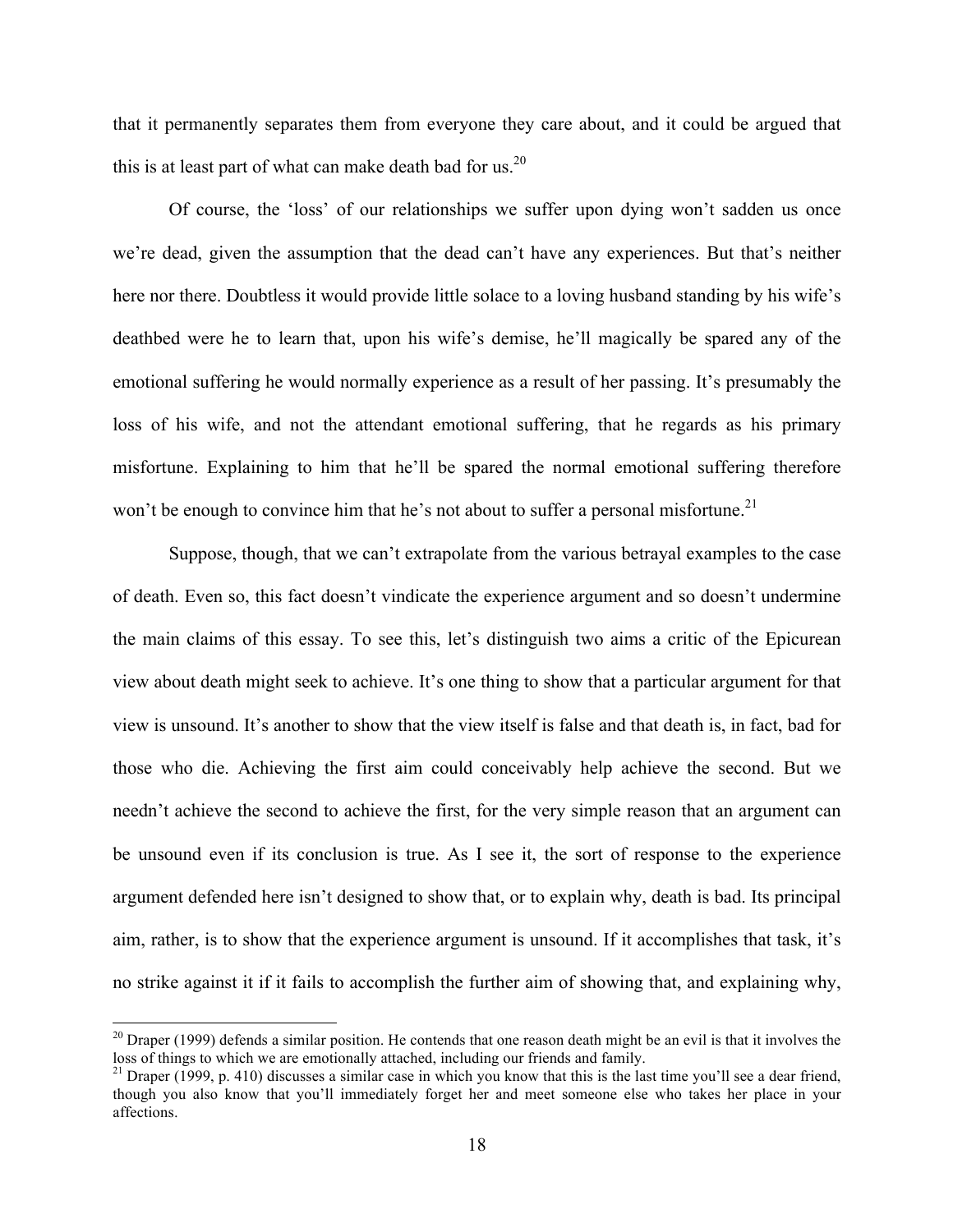death might be bad for those who die. So, while there may be good arguments for the conclusion that death is 'nothing to us,' I don't think the experience argument is among them.<sup>22, 23</sup>

> Flagler College jcapes@flagler.edu

## **References**

- Bradley, Ben. 2012. 'Fischer on Death and Unexperienced Evils,' *Philosophical Studies* vol. 158, no. 3, pp. 507-513
- Draper, Kai. 1999. 'Disappointment, Sadness, and Death,' *Philosophical Review* vol. 108, no. 3, pp. 387-414.

Epicurus, 'Letter to Menoeceus,' available online at www.epicurus.net/en/menoeceus.html

Fara, Michael. 2008. 'Masked Abilities and Compatibilism,' *Mind* vol. 117, pp. 843-865.

Fischer, J.M. 1994. *The Metaphysics of Free Will: An Essay on Control*. Oxford: Blackwell.

- Fischer, John M. 1997. 'Death, Badness, and the Impossibility of Experience,' *The Journal of Ethics* vol 1, no. 4, pp. 341-353.
- Fischer, John Martin. 2006. 'Epicureanism about Death and Immortality,' *The Journal of Ethics* vol. 10, no. 4, pp. 355-381.
- Fischer, John Martin. 2009. *Our Stories: Essays on Life, Death, and Free Will* (New York: Oxford University Press).

 $^{22}$  A different, and arguably stronger, argument for the Epicurean conclusion is known as the timing argument. For a brief overview of the argument, along with important references, see Bradley 2012, pp. 510-511.<br><sup>23</sup> I'm grateful to John Fischer, two anonymous referees for this journal, and an audience at the 2016 meeting of the

Florida Philosophical Association for their helpful feedback on this paper.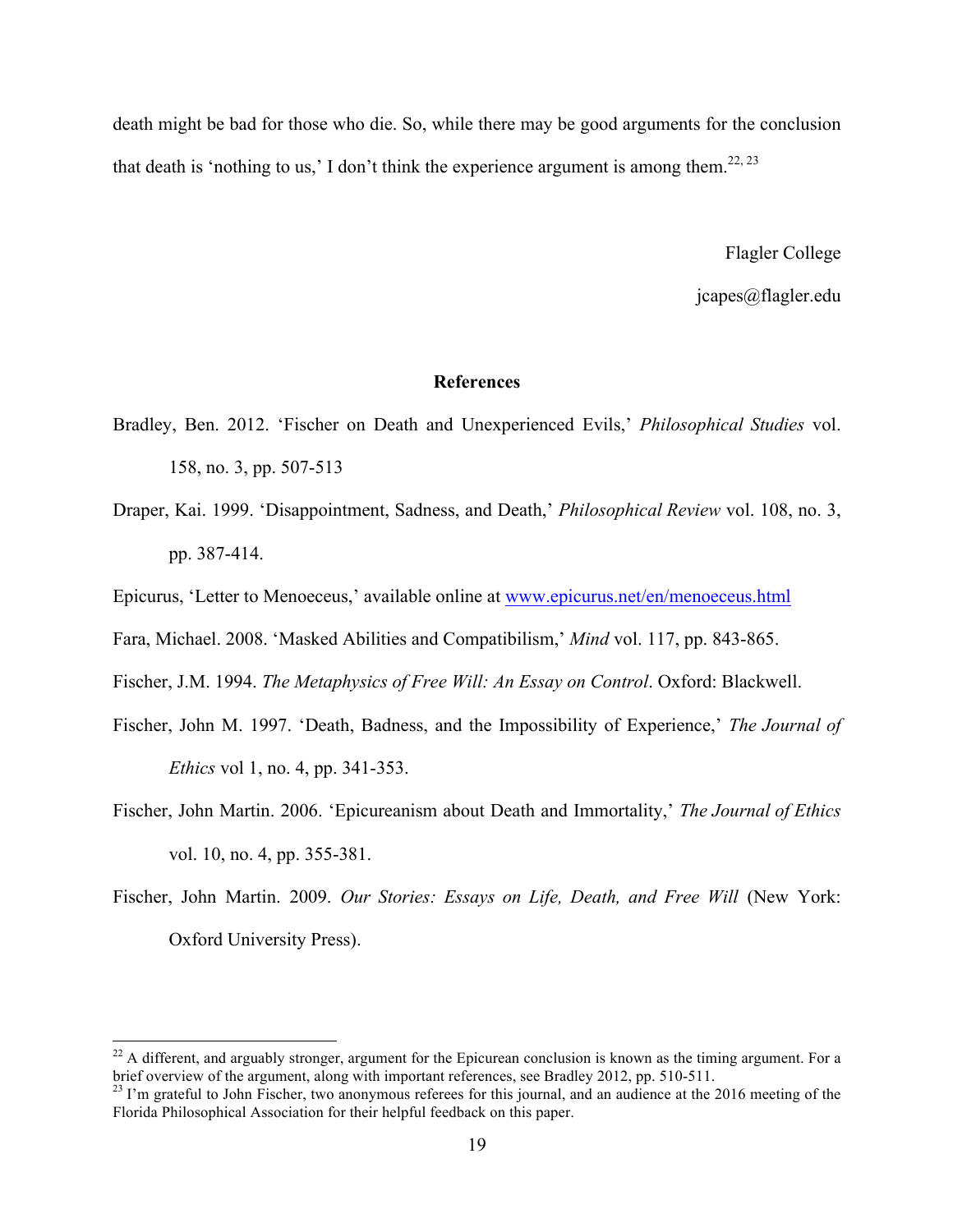- Fischer, John Martin. 2012. 'Replies to Critics,' *Philosophical Studies* vol. 158, no. 3, pp. 529- 540.
- Fischer, John Martin. 2014. 'Mortal Harm,' in *The Cambridge Companion to Life and Death*, edited by Steven Luper (New York: Cambridge University Press), pp. 132-148.
- Frankfurt, Harry. 1969. 'Alternate Possibilities and Moral Responsibility,' *Journal of Philosophy* vol. 66, no. 3, pp. 829-839.
- Hetherington, Stephen. 2001. 'Deathly Harm,' *American Philosophical Quarterly* vol. 38, no. 4, pp. 349-362.
- Lamont, Julian. 1998. 'A Solution to the Puzzle of When Death Harms Its Victim,' *Australasian Journal of Philosophy* vol. 76, no. 2, pp. 198-212.
- Nagel, Thomas. 1979. *Mortal Questions*. New York: Cambridge University Press.
- McMahan, Jeff. 1988. 'Death and the Value of Life,' *Ethics* vol. 99, no. 1, pp. 32-61.
- Nussbaum, Martha. 1994. *The Therapy of Desire*. Princeton: Princeton University Press.
- Nussbaum, Martha. 2013. 'The Damage of Death: Incomplete Arguments and False Consolations,' *The Metaphysics and Ethics of Death*, edited by James Stacey Taylor (New York: Oxford University Press), pp. 25-43.
- Rosenbaum, Stephen E. 1986. 'How to Be Dead and Not Care: A Defense of Epicurus,' *American Philosophical Quarterly* vol. 23, no. 2, pp. 217-225.
- Silverstein, Harry S. 1980. 'The Evil of Death,' *Journal of Philosophy* vol. 77 no. 7, pp. 401- 424.
- Suits, David. 2001. 'Why Death is Not Bad for the One Who Died,' *American Philosophical Quarterly* vol. 38, no. 1, pp. 69-84.